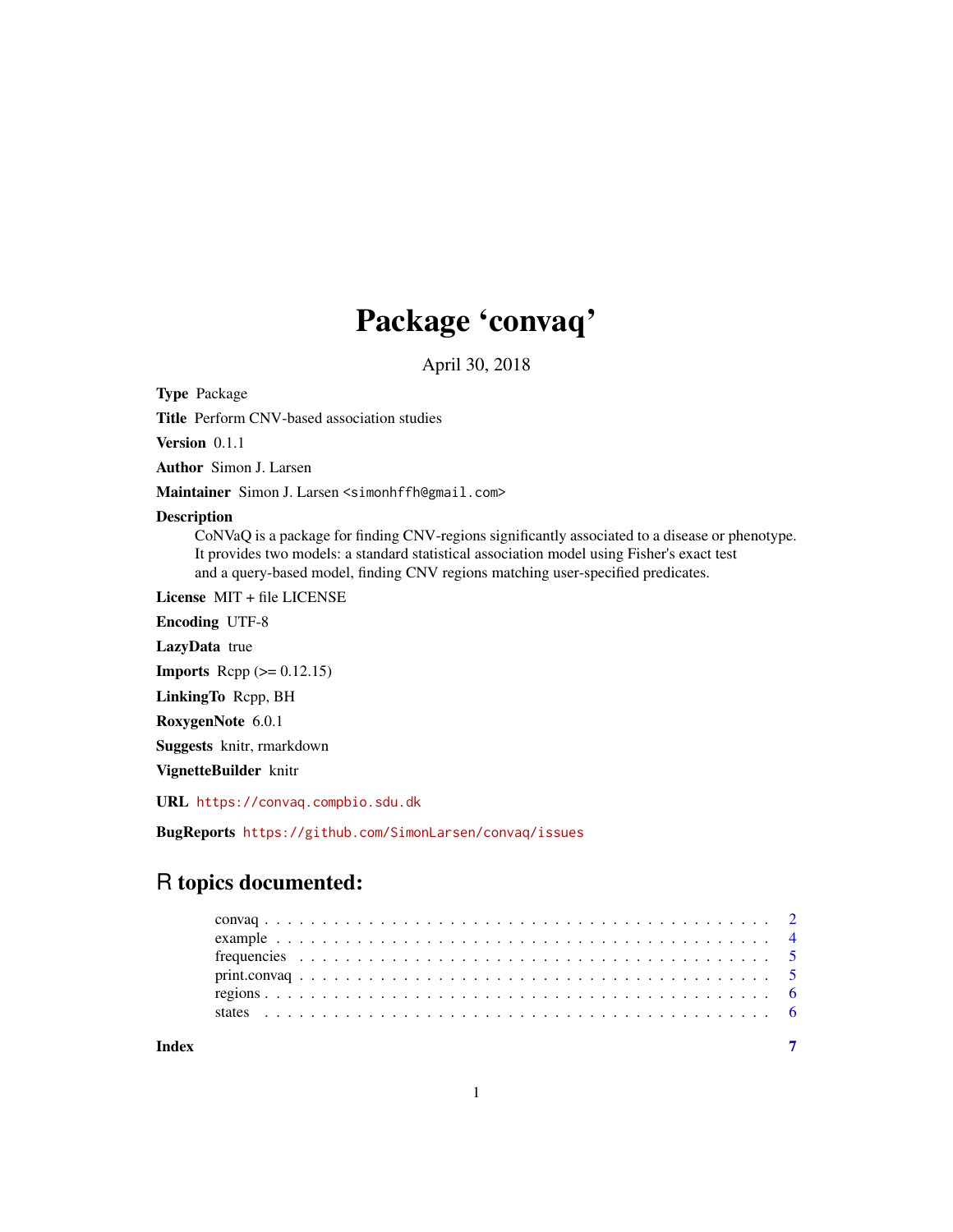# <span id="page-1-0"></span>Description

CoNVaQ is a method for performing CNV-based association studies. It provides two models: a query-based model and a standard statistical model using Fisher's exact test. convaq

# Usage

```
convaq(segments1, segments2, model, name1 = "Group 1", name2 = "Group 2",
 qvalues = FALSE, qvalues.rep = 4000, merge = FALSE,
 merge.threshold = 0, p.cutoff = 0.05, pred1 = NULL, pred2 = NULL,
 nthreads = NULL)
```
# Arguments

| Data frame of segments for group 1. See details.                                     |
|--------------------------------------------------------------------------------------|
| Data frame of segments for group 2. See details.                                     |
| Model type. Either "statistical" or "query".                                         |
| Name of first group.                                                                 |
| Name of second group.                                                                |
| TRUE if q-values should be computed, FALSE otherwise.                                |
| Number of repetitions to use in q-value computation.                                 |
| TRUE if adjacent regions of same type should be merged.                              |
| merge.threshold                                                                      |
| Maximum number of base pairs allowed between two regions in order to be<br>adjacent. |
| (statistical model) P-value cutoff in statistical model.                             |
| (query model) Predicate for group 1 in query model.                                  |
| (query model) Predicate for group 2 in query model.                                  |
| Number of threads to use. Defaults to number of cores available.                     |
|                                                                                      |

# Value

An object of class convaq with the following elements:

| regions | Data frame of significant regions.                                         |
|---------|----------------------------------------------------------------------------|
| freg    | Data frame of within-group variation frequencies for each reported region. |
| state   | The states of individual patients/samples for each region.                 |
| model   | Type of model used.                                                        |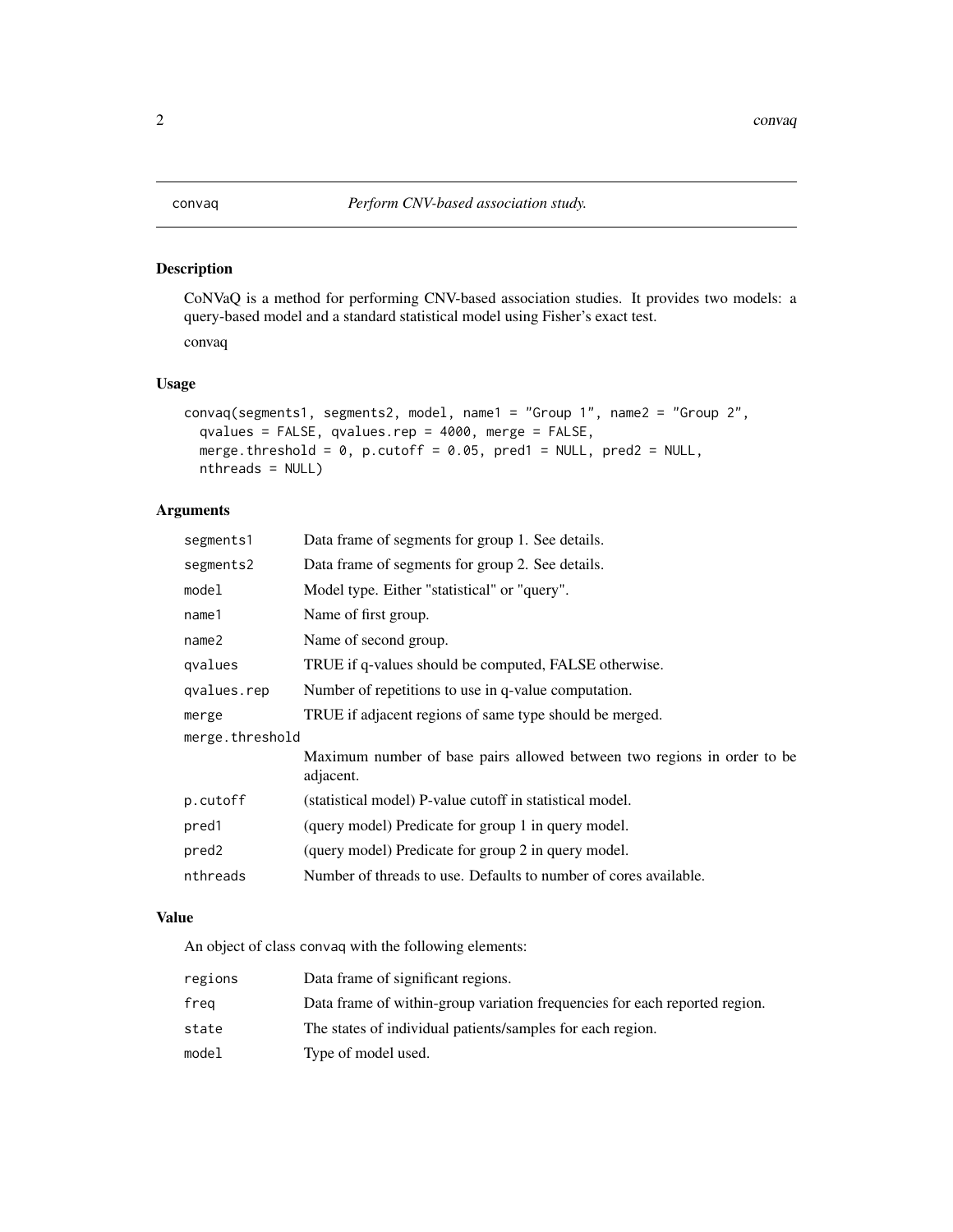#### $convaq$  3

| name1             | Name of first group.                                             |
|-------------------|------------------------------------------------------------------|
| name <sub>2</sub> | Name of second group.                                            |
| qvalues           | True if q-values were computed.                                  |
| qvalues.rep       | Number of repetitions used in q-value computation.               |
| merge             | True if adjacent regions of same type should be merged.          |
| merge.threshold   |                                                                  |
|                   | Maximum distance (in base pairs) allowed between merged regions. |
| p.cutoff          | P-value cutoff (statistical model only).                         |
| pred1             | Predicate for group 1 (query model only).                        |
| pred <sub>2</sub> | Predicate for group 2 (query model only).                        |

#### Segment data format

The CNV segment sets segments1 and segments2 must be data frame objects with the following five columns:

patient Patient identifier for the patient/sample the segment was found in.

chr Chromosome the segment is located in.

start First position of the segment in base pairs.

end Last position of the segment in base pairs.

type Segment type. One of "Gain", "Loss" or "LOH".

The order of the columns is used in order to determine the contents, not the column names.

# Predicate format

Predicates are given as a character vector with the following format:

"[COMP] [FREQ] [EQ] [TYPE]"

where:

**COMP** is a comparison operator. One of " $\lt'$ " (less than), " $\gt'$ " (greater than), " $\lt'=\mathbb{I}$ " (less than or equal to) or ">=" (greater than or equal to).

FREQ is a numerical value between 0 and 1.

EQ is either "==" (equal to) or "!=" (not equal to).

TYPE is a segment type. One of "Gain", "Loss", "LOH" or "Normal".

The four arguments must be separated by a single space.

A predicate is evaluated for a specific group in a each region, and will either evaluate to TRUE or FALSE. If we want to find regions where at least 50% of the patients in a group are reported as "Gain", we can use the predicate:

 $">= 0.5 == Gain"$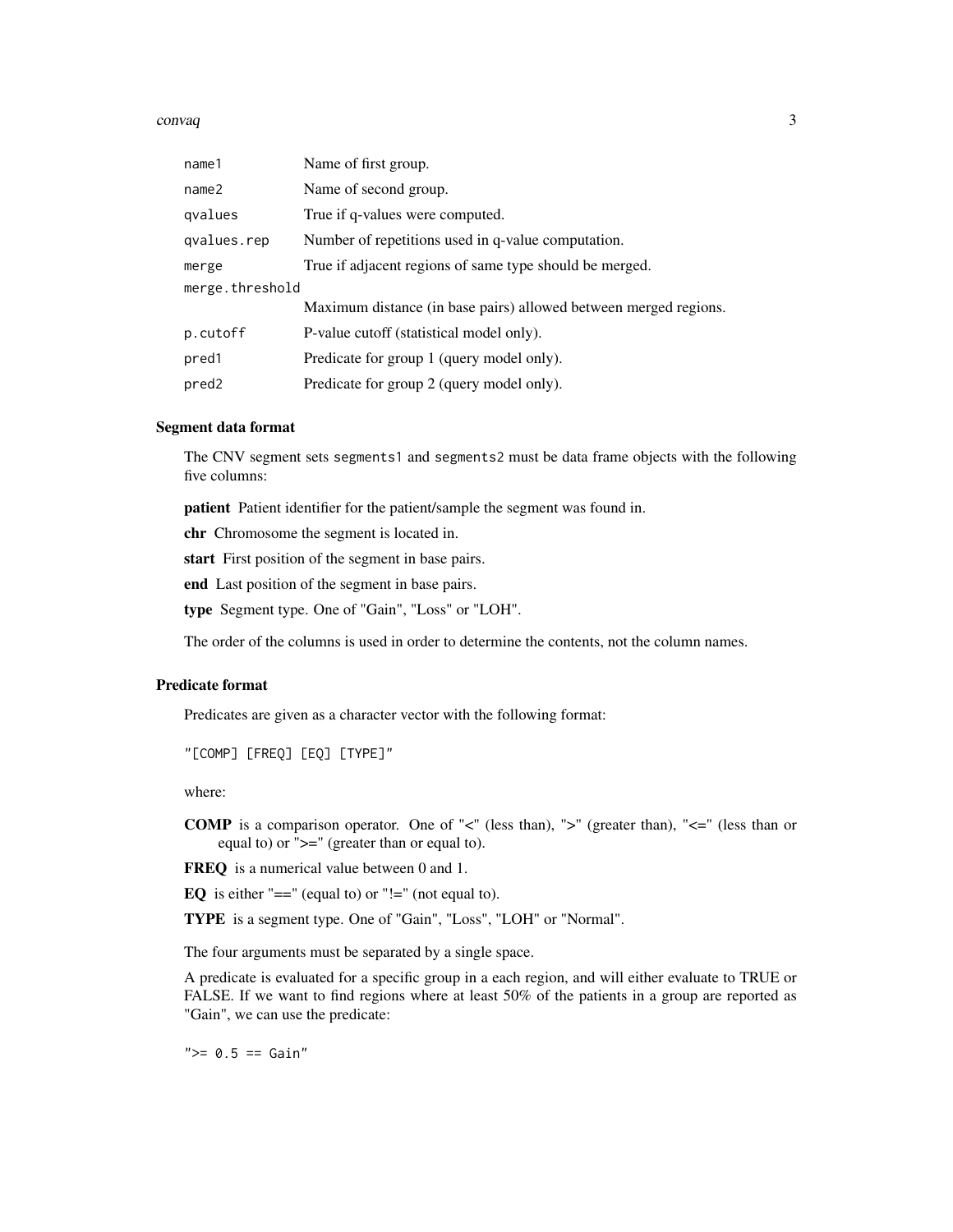Likewise if we are searching for regions where less than 25% of the patients in a group have any kind of variation, we can use the predicate

```
" < 0.25 != Normal"
```
The query model works by combining two predicates, one for each group of segments. For instance, we can combine two predicates to search for regions where at least 50% of patients in the first group have a "Gain", and less than 25% of patients in the second group:

convaq(s1, s2, model="query", pred1=">=  $0.5$  == Gain", pred2="<  $0.25$  == Gain")

#### Author(s)

Simon J. Larsen <simonhffh@gmail.com>

#### Examples

```
data("example", package="convaq")
s1 <- example$disease
s2 <- example$healthy
# statistical model
convaq(s1, s2, model="statistical", p.cutoff=0.05, qvalues=FALSE)
convaq(s1, s2, model="statistical", p.cutoff=0.05, qvalues=TRUE, qvalues.rep=2000)
# query model
convaq(s1, s2, model="query", pred1=">= 0.5 == Gain", pred2="<= 0.2 == Gain")
convaq(s1, s2, model="query", pred1=">= 0.6 != Normal", pred2=">= 0.6 == Normal")
```
example *A small synthetic sample data set.*

### Description

A small data set containing generated segments to use with CoNVaQ.

#### Usage

example

#### Format

An object of class list of length 2.

#### Details

A list containing two data frames.

disease Data frame containing segments for the disease group healthy Data frame containing segments for the healthy group

<span id="page-3-0"></span>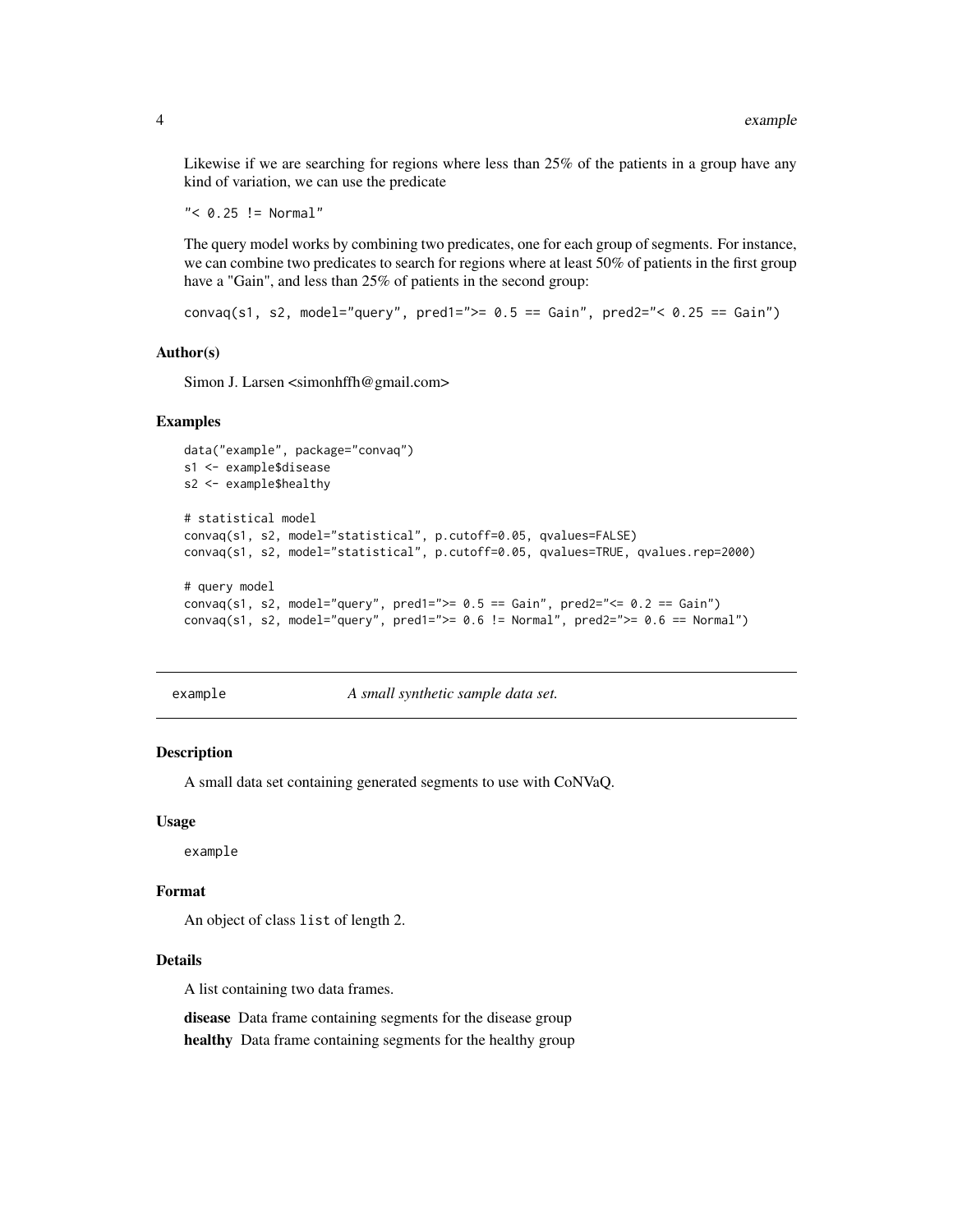<span id="page-4-0"></span>

# Description

Extract variation frequencies for each region as a data frame.

# Usage

frequencies(x, ...)

# Arguments

| $\boldsymbol{\mathsf{x}}$ | A convag object.                                   |
|---------------------------|----------------------------------------------------|
| $\cdots$                  | Further arguments passed to or from other methods. |

| print.convaq | Print description of CoNVaQ results object. |
|--------------|---------------------------------------------|
|              |                                             |

# Description

Print description of CoNVaQ results object.

# Usage

```
## S3 method for class 'convaq'
print(x, \ldots)
```
# Arguments

|          | A convaq object.                                   |
|----------|----------------------------------------------------|
| $\cdots$ | Further arguments passed to or from other methods. |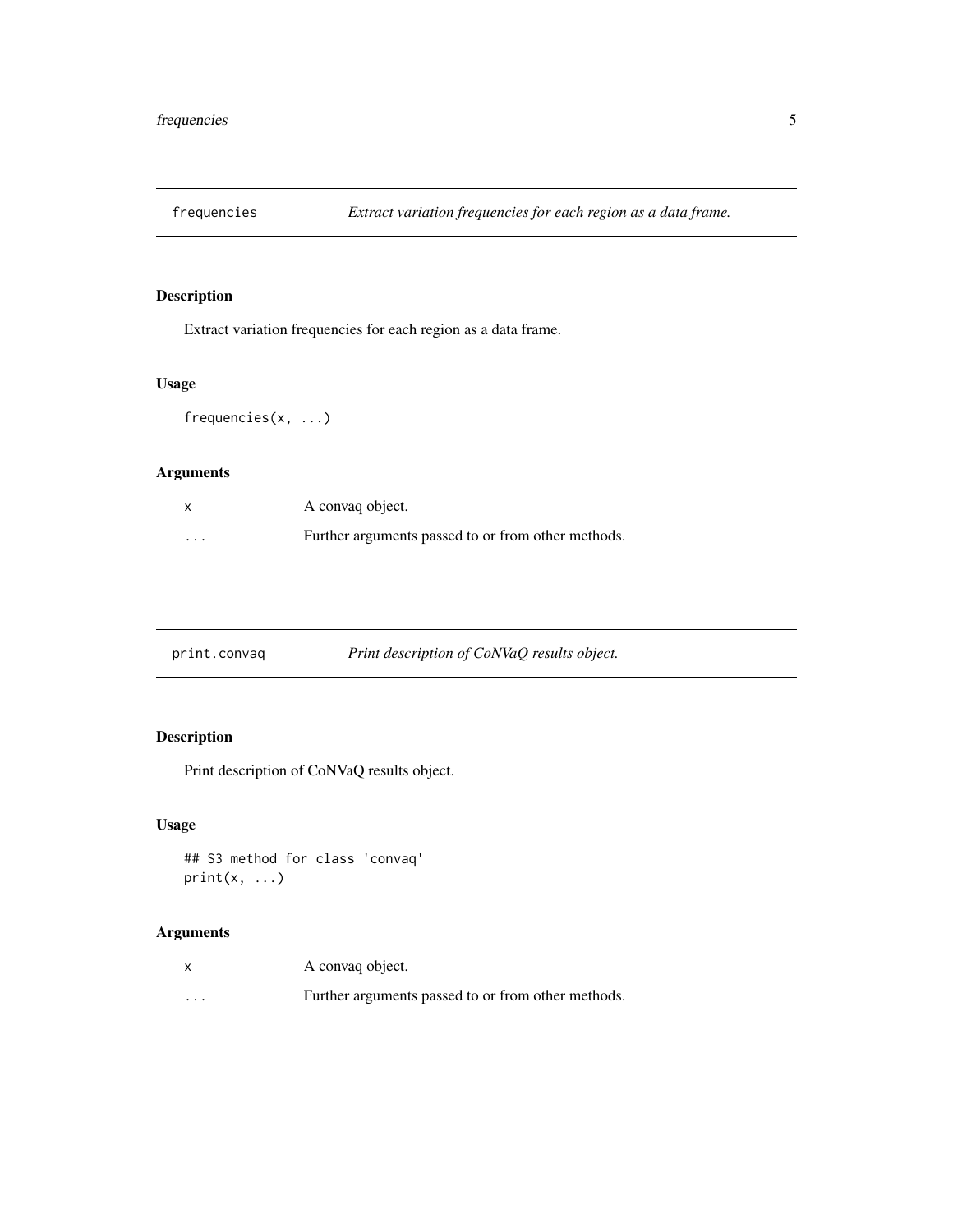<span id="page-5-0"></span>

# Description

Extract matching CNV regions from CoNVaQ result as a data frame.

# Usage

regions(x, ...)

# Arguments

|          | A convag object.                                   |
|----------|----------------------------------------------------|
| $\cdots$ | Further arguments passed to or from other methods. |

| states | Extract states of individual samples from CoNVaQ result as a data |
|--------|-------------------------------------------------------------------|
|        | frame.                                                            |

# Description

Extract states of individual samples from CoNVaQ result as a data frame.

# Usage

states(x, ...)

# Arguments

|   | A convaq object.                                   |
|---|----------------------------------------------------|
| . | Further arguments passed to or from other methods. |